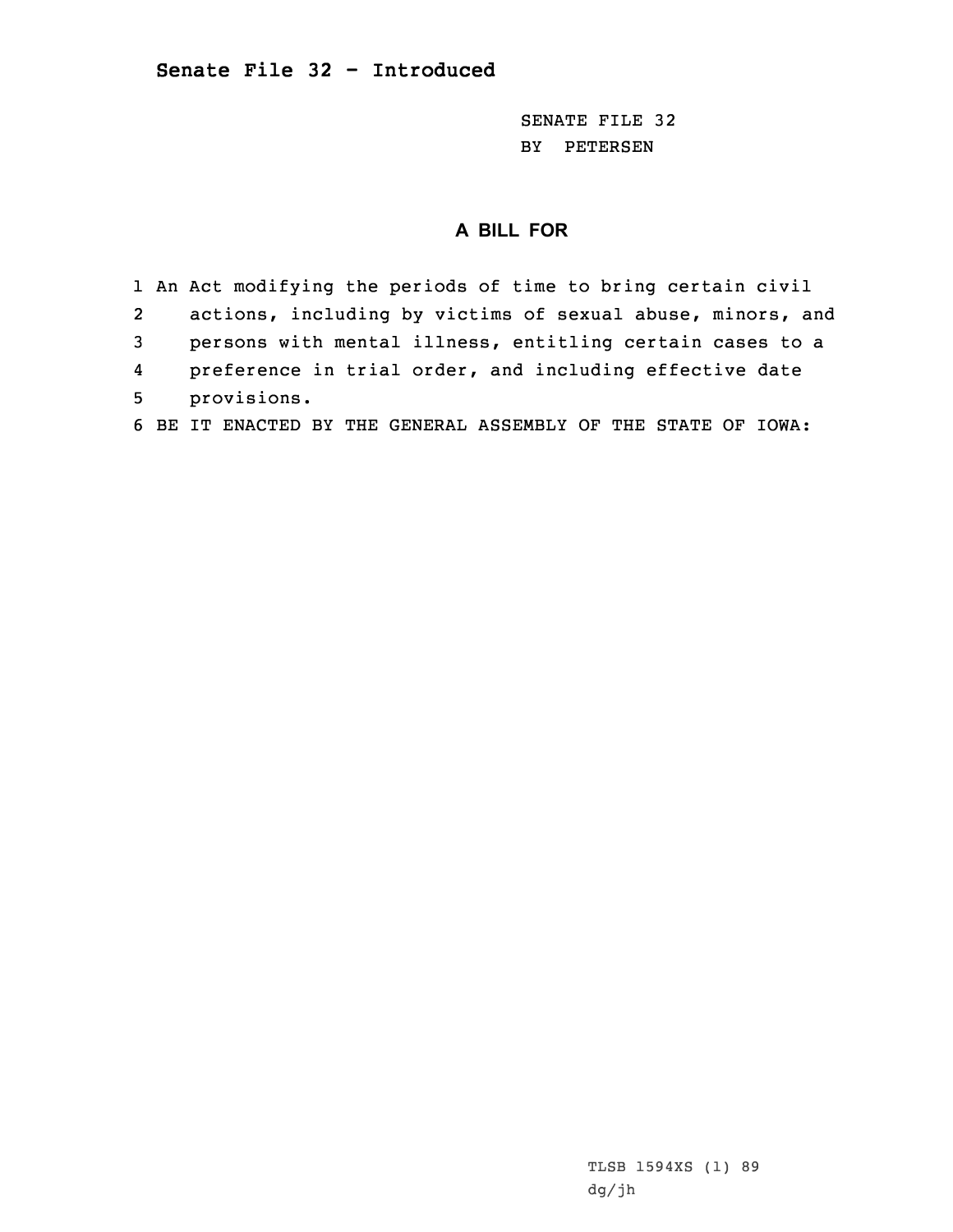1 Section 1. Section 602.1205, Code 2021, is amended by adding 2 the following new subsection:

 NEW SUBSECTION. 3. *a.* The district court shall try civil cases in the order in which cases are initiated by the filing of <sup>a</sup> petition, provided that the following cases shall be entitled to <sup>a</sup> preference:

7 (1) Actions that have been revived pursuant to section <sup>8</sup> 614.1, subsection 12, paragraph *"b"*, or section 614.8A, 9 subsection 2.

 (2) An action in which the interests of justice, as determined by the supreme court, will be served by early trial. 12 *b.* The court shall adopt rules to implement this subsection. *c.* Unless the court otherwise orders, notice of <sup>a</sup> motion for preference shall be served with the petition by the party serving the petition, or ten days after such service by any other party.

17 Sec. 2. Section 614.1, subsection 12, Code 2021, is amended 18 to read as follows:

19 12. *Sexual abuse or sexual exploitation by <sup>a</sup> counselor,* 20 *therapist, or school employee.*

21 *a.* (1) An If the victim was eighteen years of age or older, an action for damages for injury suffered as <sup>a</sup> result of sexual abuse, as defined in [section](https://www.legis.iowa.gov/docs/code/2021/709.1.pdf) 709.1, by <sup>a</sup> counselor, therapist, or school employee, as defined in section [709.15](https://www.legis.iowa.gov/docs/code/2021/709.15.pdf), or as <sup>a</sup> result of sexual exploitation by <sup>a</sup> counselor, therapist, or school employee shall be brought within five years of the date the victim was last treated by the counselor or therapist, or within five years of the date the victim was last enrolled in or attended the school.

 (2) If the victim was <sup>a</sup> minor, an action for damages for injury suffered as <sup>a</sup> result of sexual abuse, as defined in section 709.1, by <sup>a</sup> counselor, therapist, or school employee, as defined in section 709.15, or as <sup>a</sup> result of sexual exploitation by <sup>a</sup> counselor, therapist, or school employee may be brought at any time.

-1-

LSB 1594XS (1) 89  $dg/jh$  1/6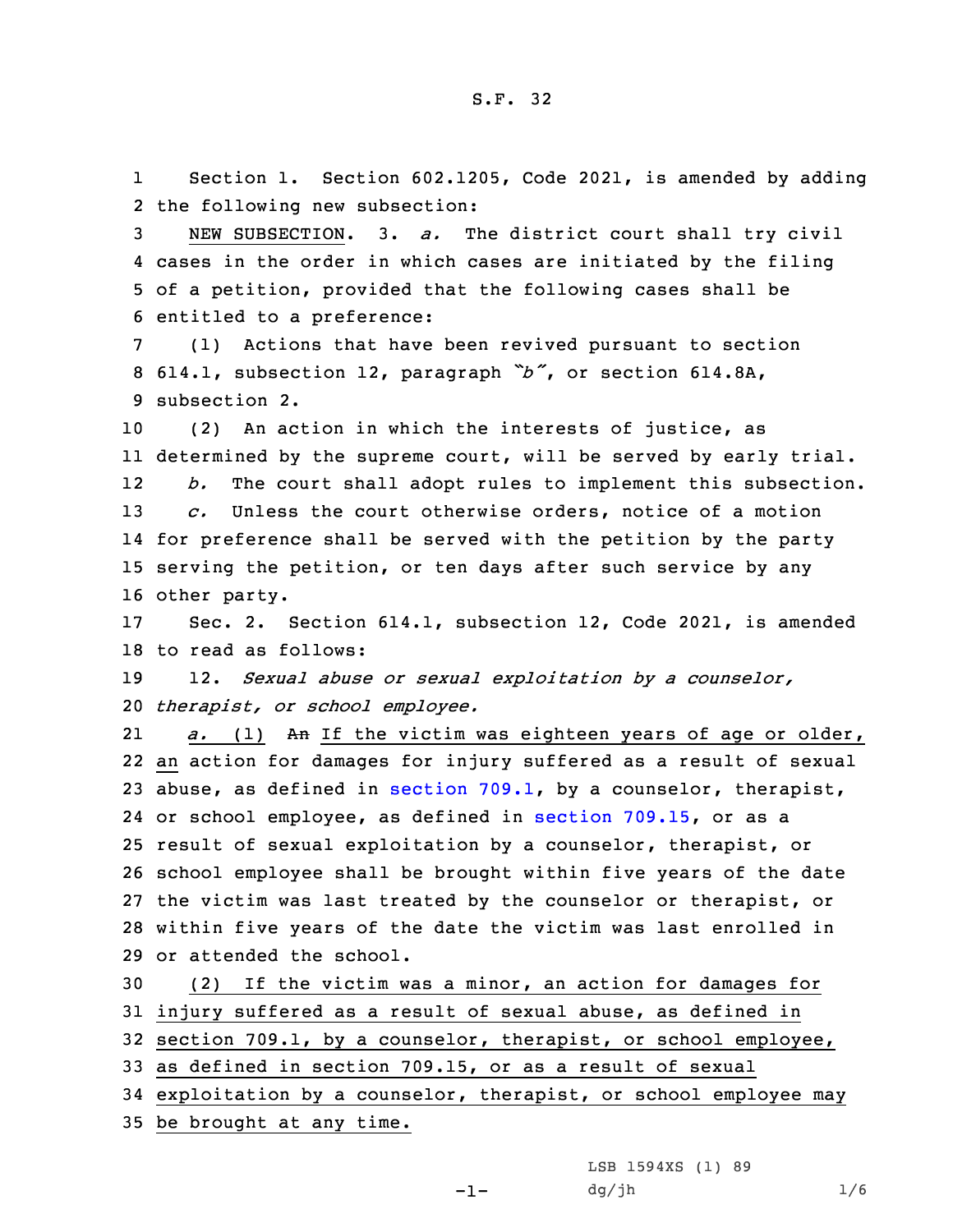## S.F. 32

1 *b.* (1) Notwithstanding paragraph *"a"*, subparagraph (2), every claim or cause of action brought against any party alleging intentional or negligent acts or omissions by <sup>a</sup> person for physical, psychological, or other injury or condition suffered as <sup>a</sup> result of conduct which would constitute sexual abuse as defined in section 709.1, by <sup>a</sup> counselor, therapist, or school employee as defined in section 709.15, or as <sup>a</sup> result of sexual exploitation by <sup>a</sup> counselor, therapist, or school, which is barred as of the effective date of this Act because the applicable period of limitation has expired or the plaintiff previously failed to file <sup>a</sup> petition, is hereby revived, and action thereon may be commenced not later than three years after the effective date of this Act. 14 (2) Dismissal of <sup>a</sup> previous action, ordered before the effective date of this Act, on grounds that such previous action was time-barred, or of failure of <sup>a</sup> party to file <sup>a</sup> petition, shall not be grounds for dismissal of <sup>a</sup> revival action pursuant to this paragraph. Sec. 3. Section 614.8, Code 2021, is amended to read as 20 follows: 21 **614.8 Minors and persons with mental illness.** 221. The Except as provided in section 614.1, subsection 12, or section 614.8A, the times limited for actions in this chapter, or for complaints or claims in [chapter](https://www.legis.iowa.gov/docs/code/2021/216.pdf) 216, [669](https://www.legis.iowa.gov/docs/code/2021/669.pdf), or 670, except those brought for penalties and forfeitures, are extended in favor of persons with mental illness, so that they shall have one year from and after the termination of the disability within which to file <sup>a</sup> complaint pursuant to chapter 216, to make <sup>a</sup> claim pursuant to [chapter](https://www.legis.iowa.gov/docs/code/2021/669.pdf) 669 or 670, or to otherwise commence an action. 2. Except as provided in section 614.1, [subsection](https://www.legis.iowa.gov/docs/code/2021/614.1.pdf) 9 or 12, or section 614.8A, the times limited for actions in this chapter, or for complaints or claims in [chapter](https://www.legis.iowa.gov/docs/code/2021/216.pdf) 216, [669](https://www.legis.iowa.gov/docs/code/2021/669.pdf), or 670, except those brought for penalties and forfeitures, are

LSB 1594XS (1) 89

dg/jh 2/6

 $-2-$ 

35 extended in favor of minors, so that they shall have one year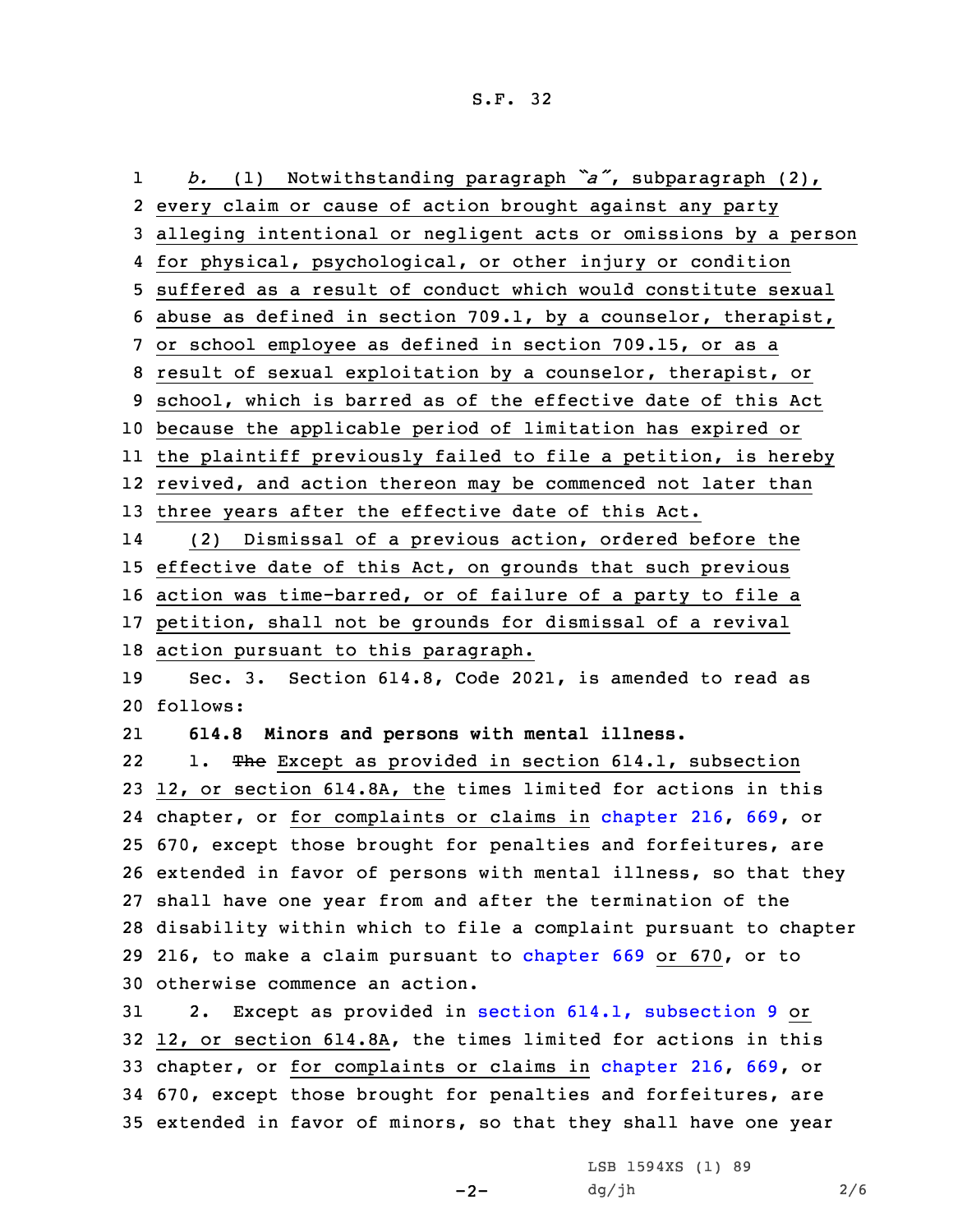1 from and after attainment of majority within which to file <sup>a</sup> 2 complaint pursuant to [chapter](https://www.legis.iowa.gov/docs/code/2021/216.pdf) 216, to make <sup>a</sup> claim pursuant to 3 chapter 669, or to otherwise commence an action.

4 Sec. 4. Section 614.8A, Code 2021, is amended to read as 5 follows:

6 **614.8A Damages Commencement of action for minor or child** 7 **sexual abuse and other sexual offenses —— no time limitation.** 8 An action for damages for injury suffered as a result of 9 sexual abuse which occurred when the injured person was <sup>a</sup> 10 child, but not discovered until after the injured person is of ll <del>the age of majority, shall be brought within four years from</del> 12 the time of discovery by the injured party of both the injury 13 and the causal relationship between the injury and the sexual l4 <del>abuse.</del>

 1. Notwithstanding the times limited for actions in this chapter, an action relating to injuries suffered as <sup>a</sup> result of sexual abuse as defined in section 802.2, and injuries suffered as <sup>a</sup> result of other sexual offenses including lascivious acts with <sup>a</sup> child in violation of section 709.8, assault with intent to commit sexual abuse in violation of section 709.11, indecent contact with <sup>a</sup> child in violation of section 709.12, lascivious conduct with <sup>a</sup> minor in violation of section 709.14, sexual misconduct with <sup>a</sup> juvenile in violation of section 709.16, subsection 2, child endangerment in violation of section 726.6, or sexual exploitation of <sup>a</sup> minor in violation of section 728.12, which occurred when the injured party was <sup>a</sup> minor may be brought at any time. 2. *a.* Notwithstanding subsection 1, every claim or cause of action brought against any party alleging intentional or negligent acts or omissions by <sup>a</sup> person for physical, psychological, or other injury or condition suffered as <sup>a</sup> result of conduct which would constitute sexual abuse as defined in section 709.1, by <sup>a</sup> counselor, therapist, or school employee as defined in section 709.15, subsection 1, or as <sup>a</sup> result of sexual exploitation by <sup>a</sup> counselor, therapist, or

LSB 1594XS (1) 89

 $-3-$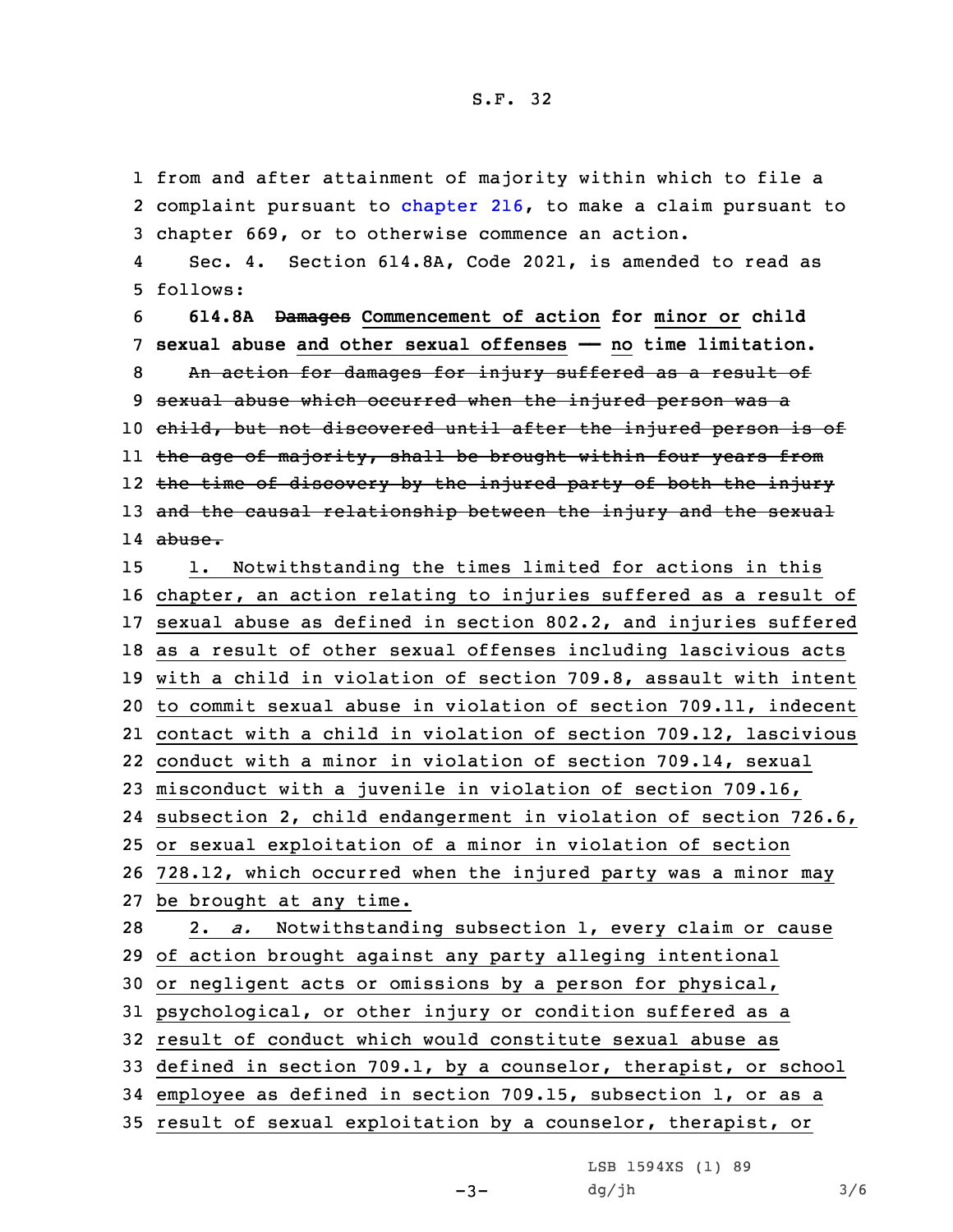S.F. 32

1 school, which is barred as of the effective date of this Act

 because the applicable period of limitation has expired or the plaintiff previously failed to file <sup>a</sup> petition, is hereby revived, and action thereon may be commenced not later than three years after the effective date of this Act. *b.* Dismissal of <sup>a</sup> previous action, ordered before the effective date of this Act, on grounds that such previous action was time-barred, or of failure of <sup>a</sup> party to file <sup>a</sup> petition, shall not be grounds for dismissal of <sup>a</sup> revival action pursuant to this section. 11 Sec. 5. EFFECTIVE UPON ENACTMENT. This Act, being deemed of immediate importance, takes effect upon enactment. EXPLANATION 14 **The inclusion of this explanation does not constitute agreement with the explanation's substance by the members of the general assembly.** This bill modifies the periods of time to bring civil actions relating to young persons and persons with mental illness and entitles certain cases to <sup>a</sup> preference in trial order. Under current Code section 614.1(12), <sup>a</sup> civil action for damages for injury suffered as result of sexual abuse, as defined in Code section 709.1, or sexual exploitation, by <sup>a</sup> counselor, therapist, or school employee, each as defined in Code section 709.15, can only be brought within five years after the date that the victim was either last treated by the counselor or therapist or last enrolled in or attended the school. The bill amends the current law by making <sup>a</sup> distinction between victims that are minors at the time of abuse and victims that are 18 years of age or older at the time of abuse. The bill does not change the statute of limitations for victims that are 18 years of age or older at the time of abuse. For victims that are minors at the time of abuse, the bill provides that victims may bring an action at any time, but that <sup>a</sup> claim that arises prior to the effective date of the bill must be brought not later than three years after the effective date of the bill. If an action was previously LSB 1594XS (1) 89

 $-4-$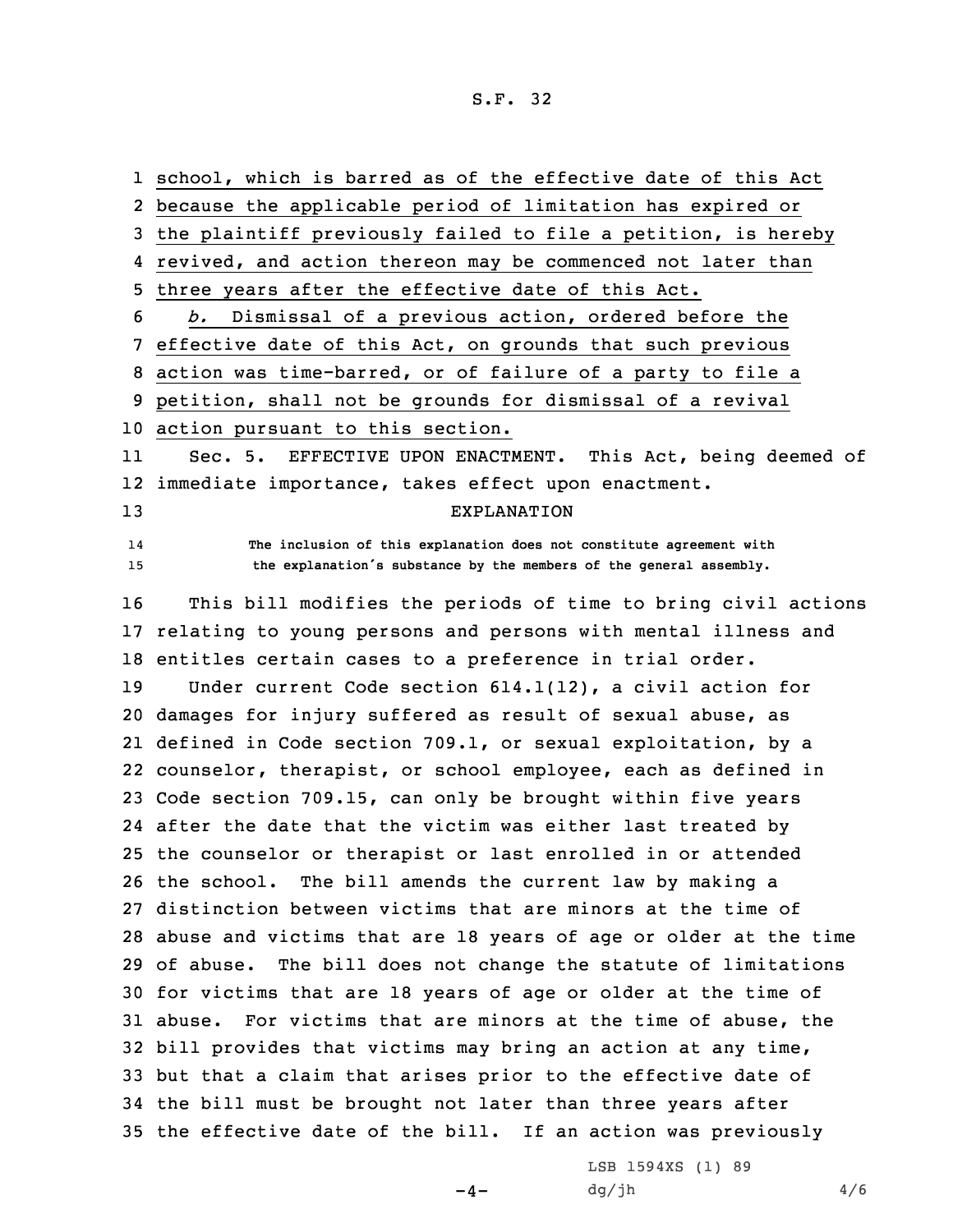dismissed before the effective date of the bill on the grounds that it was time-barred or because the party failed to file <sup>a</sup> petition, the party shall have <sup>a</sup> right to file <sup>a</sup> revival 4 action.

 Under current Code section 614.8, the applicable limitations period in which to bring certain civil actions is extended for persons with mental illness and minors. Under current Code section 670.2, <sup>a</sup> municipality is subject to liability for the municipality's torts and those of the municipality's officers and employees, acting within the scope of such officers' and employees' employment or duties. Under current Code section 670.5, an action for damages for an injury against <sup>a</sup> municipality cannot be brought after two years of the alleged injury, except as provided in Code section 614.8.

 The bill amends Code section 614.8 to specify that the extension of the limitations period for persons with mental illness and for minors applies to claims brought pursuant to Code chapter 670, which chapter is already referenced at the beginning of the sentences extending the limitations period.

 The amendment to Code section 614.8A in the bill extends the time for filing <sup>a</sup> civil action relating to sexual abuse which occurred when the injured person was <sup>a</sup> minor from one year after the attainment of majority or within four years from the time of discovery of both the injury and the causal relationship between the injury and the sexual abuse to any time. The amendment also provides for the filing of civil actions for injuries incurred from other sexual offenses. The bill provides that <sup>a</sup> claim related to such offenses that arises prior to the effective date of the bill must be brought not later than three years after the effective date of the bill. If an action was previously dismissed before the effective date of the bill on the grounds that it was time-barred or because the party failed to file <sup>a</sup> petition, the party shall have <sup>a</sup> right to file <sup>a</sup> revival action.

35 The bill provides that the district court shall try civil

 $-5-$ 

LSB 1594XS (1) 89  $dg/jh$  5/6